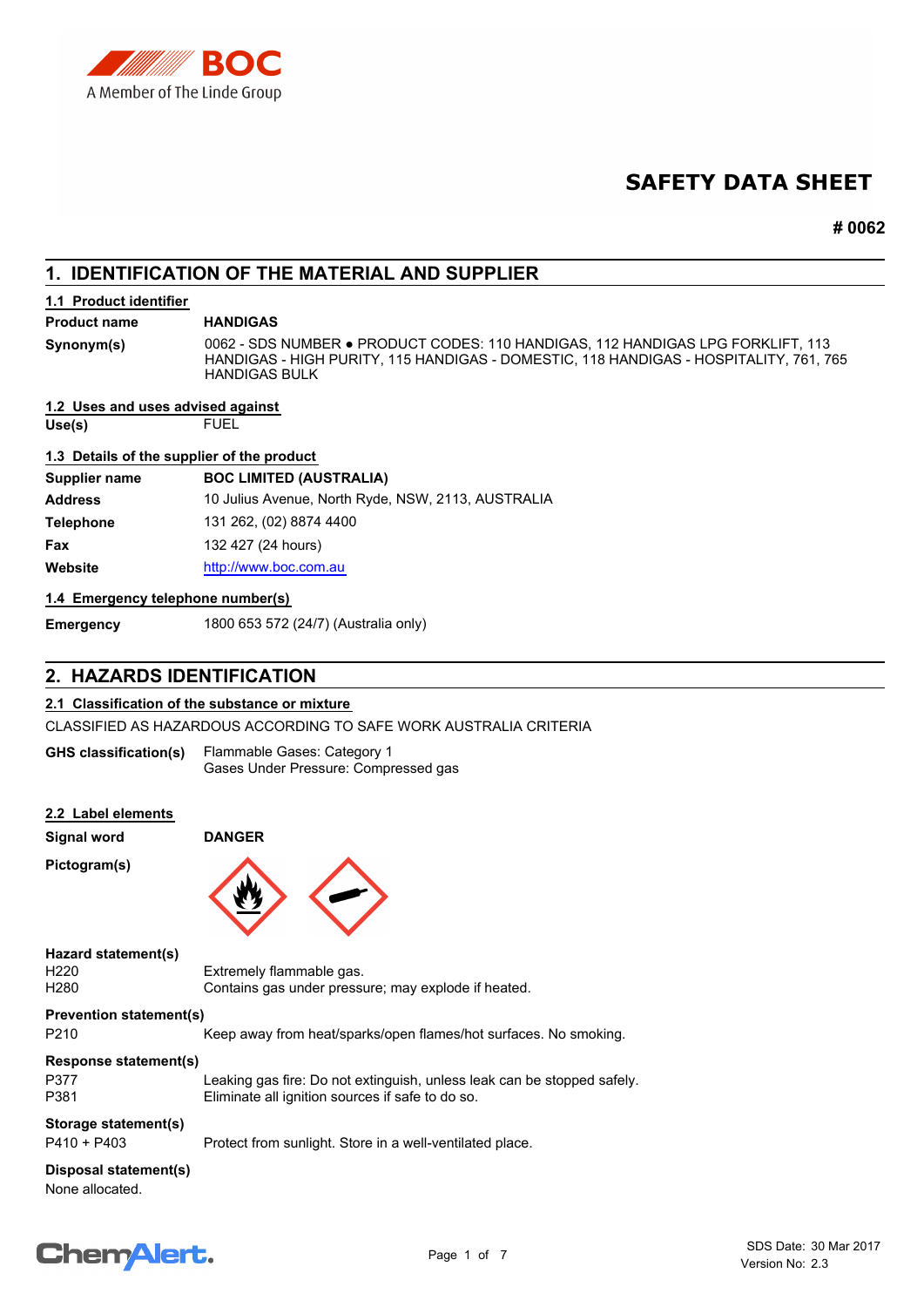## **2.3 Other hazards**

Asphyxiant. Effects are proportional to oxygen displacement.

# **3. COMPOSITION/ INFORMATION ON INGREDIENTS**

## **3.1 Substances / Mixtures**

| Ingredient     | <b>CAS Number</b>        | <b>EC Number</b> | Content (v/v) |
|----------------|--------------------------|------------------|---------------|
| <b>BUTANE</b>  | 106-97-8                 | 203-448-7        | $>4\%$        |
| PROPANE        | 74-98-6                  | 200-827-9        | ∍90%          |
| HYDROCARBON(S) | $\overline{\phantom{0}}$ |                  | < 10%         |
| <b>DIENES</b>  | $\overline{\phantom{0}}$ |                  | $< 0.3\%$     |

## **4. FIRST AID MEASURES**

## **4.1 Description of first aid measures**

**Eye**

Cold burns: Immediately flush with tepid water or with sterile saline solution. Hold eyelids apart and irrigate for 15 minutes. Seek medical attention.

If inhaled, remove from contaminated area. To protect rescuer, use an Air-line respirator or Self Contained Breathing Apparatus (SCBA). Be aware of possible explosive atmospheres. Apply artificial respiration if not breathing. Give oxygen if available. For advice, contact a Poisons Information Centre on 13 11 26 (Australia Wide) or a doctor. **Inhalation**

Cold burns: Remove contaminated clothing and gently flush affected areas with warm water (30°C) for 15 minutes. It is recommended that warm water is applied to clothing before removing it so as to prevent further skin damage. Apply sterile dressing and treat as for a thermal burn. For large burns, immerse in warm water for 15 minutes. DO NOT apply any form of direct heat. Seek immediate medical attention. **Skin**

**Ingestion** Due to product form and application, ingestion is considered unlikely.

**First aid facilities** Eye wash facilities and safety shower should be available.

## **4.2 Most important symptoms and effects, both acute and delayed**

In high concentrations may cause asphyxiation. Direct contact with the liquefied material or escaping compressed gas may cause frostbite injury.

## **4.3 Immediate medical attention and special treatment needed**

Treat symptomatically.

## **5. FIRE FIGHTING MEASURES**

## **5.1 Extinguishing media**

Stop flow of gas if safe to do so, such as by slowly closing the cylinder valve.

## **5.2 Special hazards arising from the substance or mixture**

Extremely flammable. Eliminate all ignition sources including cigarettes, open flames, spark producing switches/tools, heaters, naked lights, pilot lights, mobile phones etc. when handling.

## **5.3 Advice for firefighters**

Temperatures in a fire may cause cylinders to rupture and internal pressure relief devices to be activated. Cool cylinders or containers exposed to fire by applying water from a protected location. Do not approach cylinders or containers suspected of being hot. This material is capable of forming explosive mixtures in air.

#### **5.4 Hazchem code**

2YE

- 2 Fine Water Spray.
- Y Risk of violent reaction or explosion. Wear full fire kit and breathing apparatus. Contain spill and run-off.
- E Evacuation of people in and around the immediate vicinity of the incident should be considered.

# **6. ACCIDENTAL RELEASE MEASURES**

## **6.1 Personal precautions, protective equipment and emergency procedures**

If the cylinder is leaking, evacuate area of personnel. Inform manufacturer/supplier of leak. Use Personal Protective Equipment (PPE) as detailed in Section 8 of the SDS. Ventilate area where possible and eliminate ignition sources.

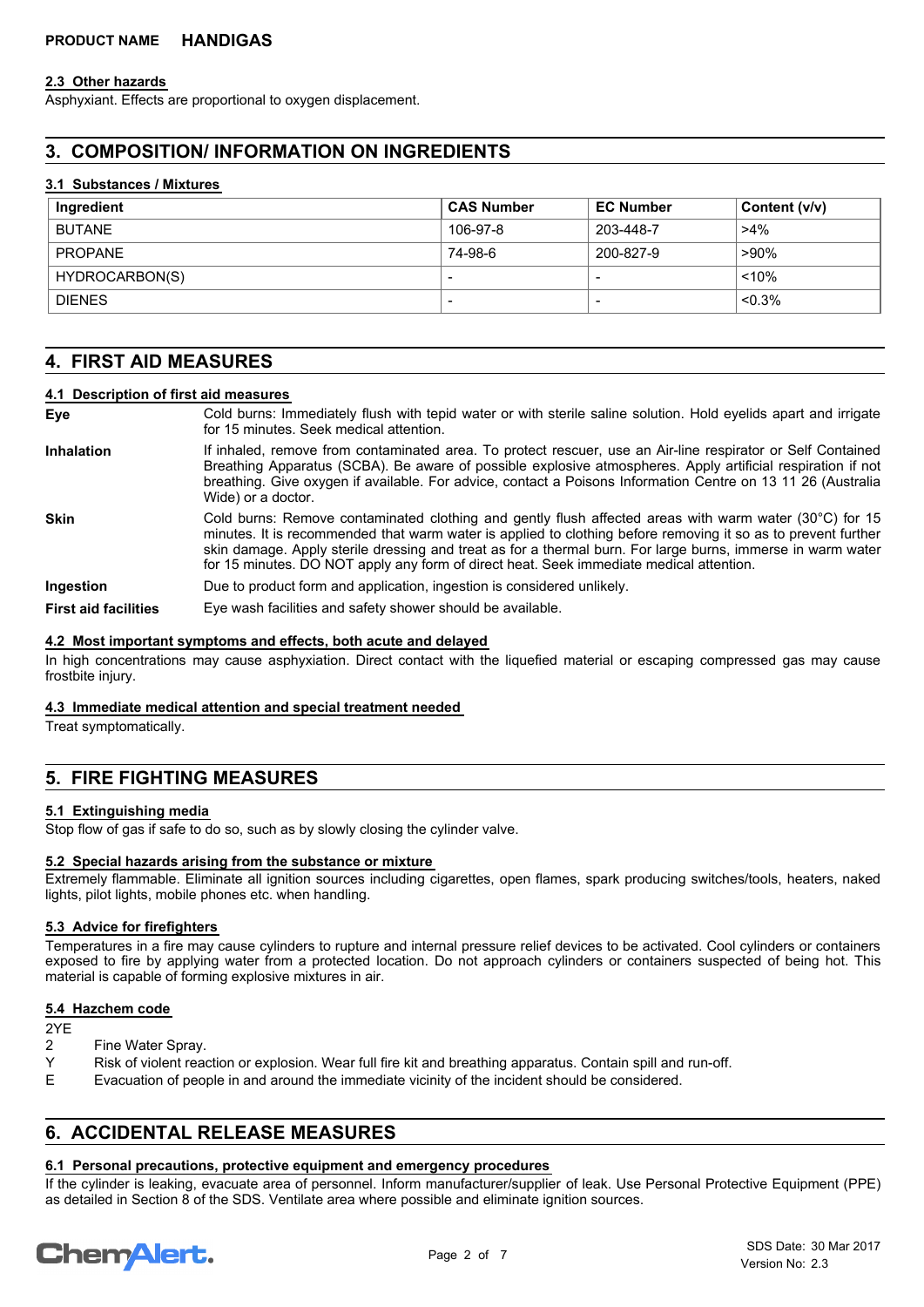## **6.2 Environmental precautions**

Prevent from entering sewers, basements and workpits, or any place where its accumulation can be dangerous.

## **6.3 Methods of cleaning up**

Stop the flow of material, if this is without risk. If the leak is irreparable, move the cylinder to a safe and well ventilated area, and allow to discharge. Keep area evacuated and free from ignition sources until any leaked or spilled liquid has evaporated.

## **6.4 Reference to other sections**

See Sections 8 and 13 for exposure controls and disposal.

# **7. HANDLING AND STORAGE**

## **7.1 Precautions for safe handling**

Before use carefully read the product label. Use of safe work practices are recommended to avoid eye or skin contact and inhalation. Observe good personal hygiene, including washing hands before eating. Prohibit eating, drinking and smoking in contaminated areas.

## **7.2 Conditions for safe storage, including any incompatibilities**

Do not store near incompatible substances and sources of ignition. Cylinders should be stored: upright, prevented from falling, in a secure area; below 45°C, in a dry, well ventilated area constructed of non-combustible material with firm level floor (preferably concrete), away from areas of heavy traffic and emergency exits.

## **7.3 Specific end use(s)**

No information provided.

# **8. EXPOSURE CONTROLS / PERSONAL PROTECTION**

## **8.1 Control parameters**

## **Exposure standards**

| Ingredient    | <b>Reference</b> | <b>TWA</b> |                   | <b>STEL</b> |                   |
|---------------|------------------|------------|-------------------|-------------|-------------------|
|               |                  | ppm        | mg/m <sup>3</sup> | ppm         | mg/m <sup>3</sup> |
| <b>Butane</b> | SWA (AUS)        | 800        | 1900              | $-$         | $- -$             |
| Propane       | SWA (AUS)        |            |                   | Asphyxiant  |                   |

#### **Biological limits**

No biological limit values have been entered for this product.

#### **8.2 Exposure controls**

Avoid inhalation. Use in well ventilated areas. Where an inhalation risk exists, mechanical explosion proof extraction ventilation is recommended. Maintain vapour levels below the recommended exposure standard. **Engineering controls**

#### **PPE**

| Eye / Face  | Wear safety glasses.                                                                                       |
|-------------|------------------------------------------------------------------------------------------------------------|
| Hands       | Wear leather or insulated gloves.                                                                          |
| Body        | Wear coveralls.                                                                                            |
| Respiratory | Where an inhalation risk exists, wear Self Contained Breathing Apparatus (SCBA) or an Air-line respirator. |



# **9. PHYSICAL AND CHEMICAL PROPERTIES**

## **9.1 Information on basic physical and chemical properties**

Appearance **COLOURLESS GAS Odour** CHARACTERISTIC ODOUR **Flammability** EXTREMELY FLAMMABLE **Flash point** NOT APPLICABLE **Boiling point** -42.1°C (Propane) **Melting point MOT AVAILABLE** 

# **ChemAlert.**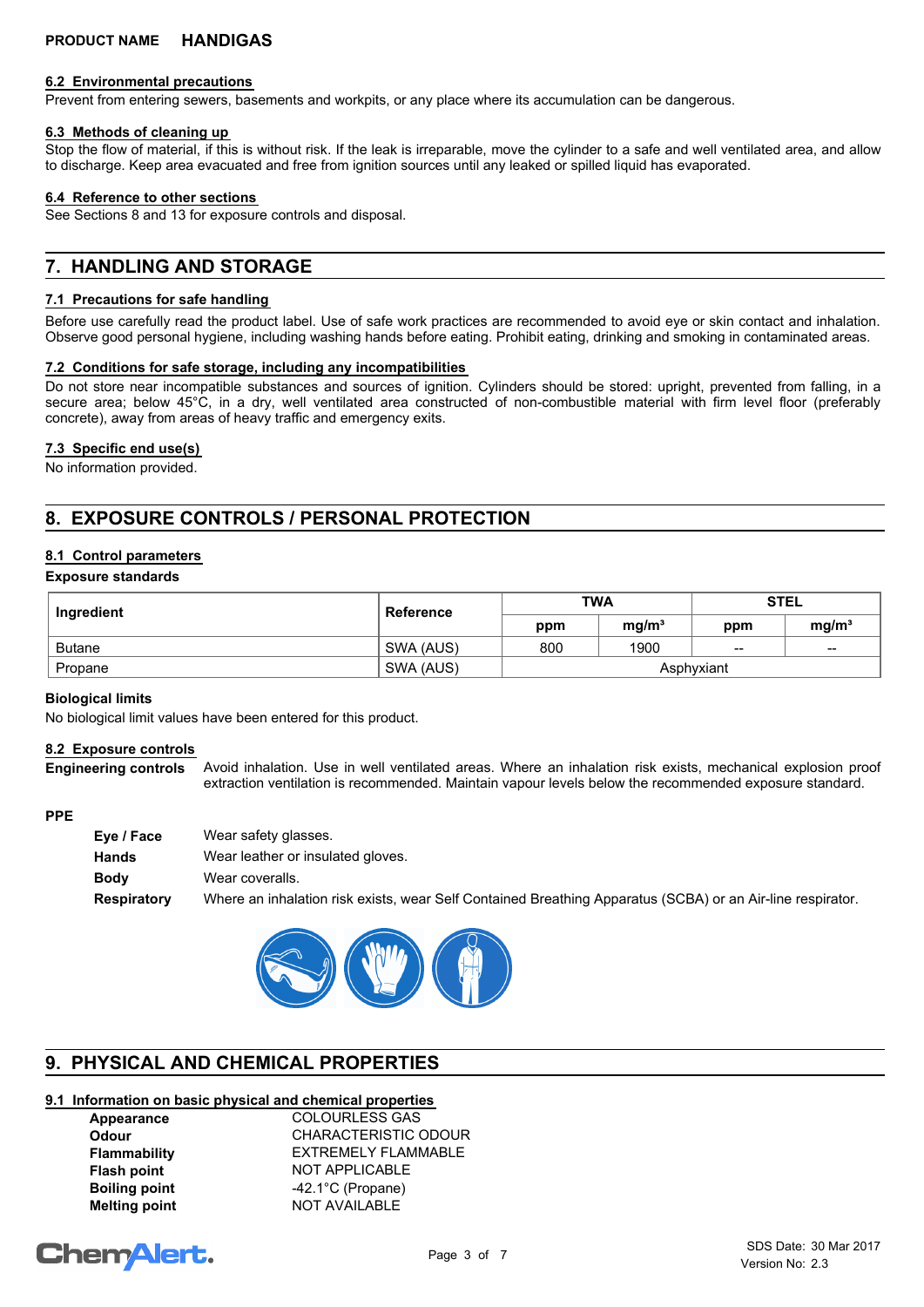#### **9.1 Information on basic physical and chemical properties**

| <b>Evaporation rate</b>          | NOT APPI ICABI F                |
|----------------------------------|---------------------------------|
| рH                               | <b>NOT APPLICABLE</b>           |
| <b>Vapour density</b>            | 1.53 to 2.00 (Air = 1)          |
| <b>Specific gravity</b>          | <b>NOT APPLICABLE</b>           |
| Solubility (water)               | $0.07 \text{ cm}^3/\text{cm}^3$ |
| Vapour pressure                  | 1050 kPa @ 25°C (Propane)       |
| <b>Upper explosion limit</b>     | $9.5\%$                         |
| Lower explosion limit            | 1.8%                            |
| <b>Partition coefficient</b>     | <b>NOT AVAILABLE</b>            |
| <b>Autoignition temperature</b>  | 460°C (Approximately)           |
| <b>Decomposition temperature</b> | NOT AVAILABLE                   |
| Viscosity                        | <b>NOT AVAILABLE</b>            |
| <b>Explosive properties</b>      | <b>NOT AVAILABLE</b>            |
| <b>Oxidising properties</b>      | <b>NOT AVAILABLE</b>            |
| Odour threshold                  | <b>NOT AVAILABLE</b>            |
| Other information                |                                 |
| % Volatiles                      | 100 %                           |
|                                  |                                 |

## **10. STABILITY AND REACTIVITY**

#### **10.1 Reactivity**

**9.2** 

Carefully review all information provided in sections 10.2 to 10.6.

#### **10.2 Chemical stability**

Stable under recommended conditions of storage.

## **10.3 Possibility of hazardous reactions**

Polymerization will not occur.

#### **10.4 Conditions to avoid**

Avoid heat, sparks, open flames and other ignition sources.

## **10.5 Incompatible materials**

Incompatible with oxidising agents (e.g. hypochlorites), acids (e.g. nitric acid), heat and ignition sources. Do not use natural rubber flexible hoses. Also incompatible (potentially violently) with oxygen, halogens and metal halides.

## **10.6 Hazardous decomposition products**

This material will not decompose to form hazardous products other than that already present.

# **11. TOXICOLOGICAL INFORMATION**

## **11.1 Information on toxicological effects**

No known toxicological effects from this product. Based on available data, the classification criteria are not met. **Acute toxicity**

#### **Information available for the ingredient(s):**

| Ingredient     |                                                                                                                                  | <b>Oral Toxicity (LD50)</b> | <b>Dermal Toxicity (LD50)</b> | <b>Inhalation Toxicity</b><br>(LC50) |
|----------------|----------------------------------------------------------------------------------------------------------------------------------|-----------------------------|-------------------------------|--------------------------------------|
| <b>BUTANE</b>  |                                                                                                                                  | $- -$                       |                               | 658000 mg/m3/4H (rat)                |
| <b>PROPANE</b> |                                                                                                                                  | $-$                         | --                            | > 800000 ppm/15M (rat)               |
| <b>Skin</b>    | Not classified as a skin irritant. Contact with the liquefied material or escaping compressed gas may cause<br>frostbite injury. |                             |                               |                                      |
| Eye            | Not classified as an eye irritant. Contact with the liquefied material or escaping compressed gas may cause                      |                             |                               |                                      |

| ⊨у≂             | TWO CROSSING as an OVG in Rant. Obtitable with the induction matched or coodpling compressed gas may cause<br>frostbite injury. |
|-----------------|---------------------------------------------------------------------------------------------------------------------------------|
| Sensitisation   | Not classified as causing skin or respiratory sensitisation.                                                                    |
| Mutagenicity    | Not classified as a mutagen.                                                                                                    |
| Carcinogenicity | Not classified as a carcinogen.                                                                                                 |

**Reproductive** Not classified as a reproductive toxin.

Asphyxiant. Effects are proportional to oxygen displacement. Over exposure may result in dizziness, drowsiness, weakness, fatigue, breathing difficulties and unconsciousness. **STOT - single exposure**

# **ChemAlert.**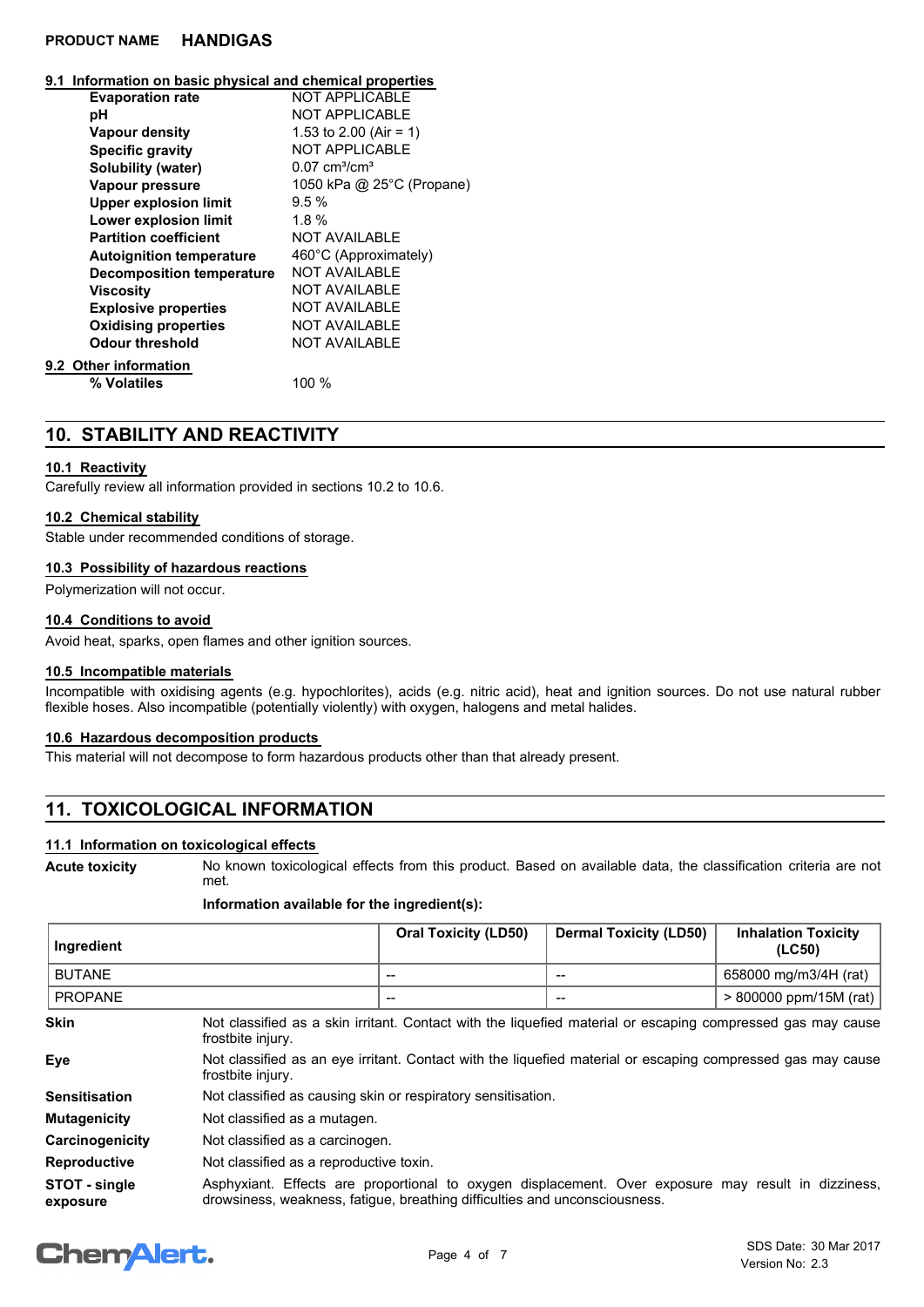**STOT - repeated** Not classified as causing organ damage from repeated exposure. **exposure**

**Aspiration** Not classified as causing aspiration.

## **12. ECOLOGICAL INFORMATION**

## **12.1 Toxicity**

No information provided.

**12.2 Persistence and degradability**

No information provided.

## **12.3 Bioaccumulative potential**

No information provided.

**12.4 Mobility in soil**

No information provided.

## **12.5 Other adverse effects**

No known ecological damage is caused by this product.

# **13. DISPOSAL CONSIDERATIONS**

## **13.1 Waste treatment methods**

Cylinders should be returned to the manufacturer or supplier for disposal of contents. **Waste disposal** Legislation **Dispose of in accordance with relevant local legislation.** 

# **14. TRANSPORT INFORMATION**

## **CLASSIFIED AS A DANGEROUS GOOD BY THE CRITERIA OF THE ADG CODE**



|                                        | <b>LAND TRANSPORT (ADG)</b> | <b>SEA TRANSPORT (IMDG / IMO)</b>                                                    | AIR TRANSPORT (IATA / ICAO) |
|----------------------------------------|-----------------------------|--------------------------------------------------------------------------------------|-----------------------------|
| 14.1 UN Number                         | 1075                        | 1075                                                                                 | 1075                        |
| $ 14.2$ Proper<br><b>Shipping Name</b> |                             | PETROLEUM GASES, LIQUEFIED   PETROLEUM GASES, LIQUEFIED   PETROLEUM GASES, LIQUEFIED |                             |
| 14.3 Transport<br>hazard class         | 2.1                         | 2.1                                                                                  | 2.1                         |
| 14.4 Packing Group                     | None allocated.             | None allocated.                                                                      | None allocated.             |

**14.5 Environmental hazards**

No information provided.

## **14.6 Special precautions for user**

| Hazchem code             | 2YF             |
|--------------------------|-----------------|
| <b>GTEPG</b>             | 2A2             |
| <b>EMS</b>               | $F-D. S-U$      |
| <b>Other information</b> | Ensure cylinder |

is separated from driver and that outlet of relief device is not obstructed.

# **15. REGULATORY INFORMATION**

## **15.1 Safety, health and environmental regulations/legislation specific for the substance or mixture**

A poison schedule number has not been allocated to this product using the criteria in the Standard for the Uniform Scheduling of Medicines and Poisons (SUSMP). **Poison schedule**

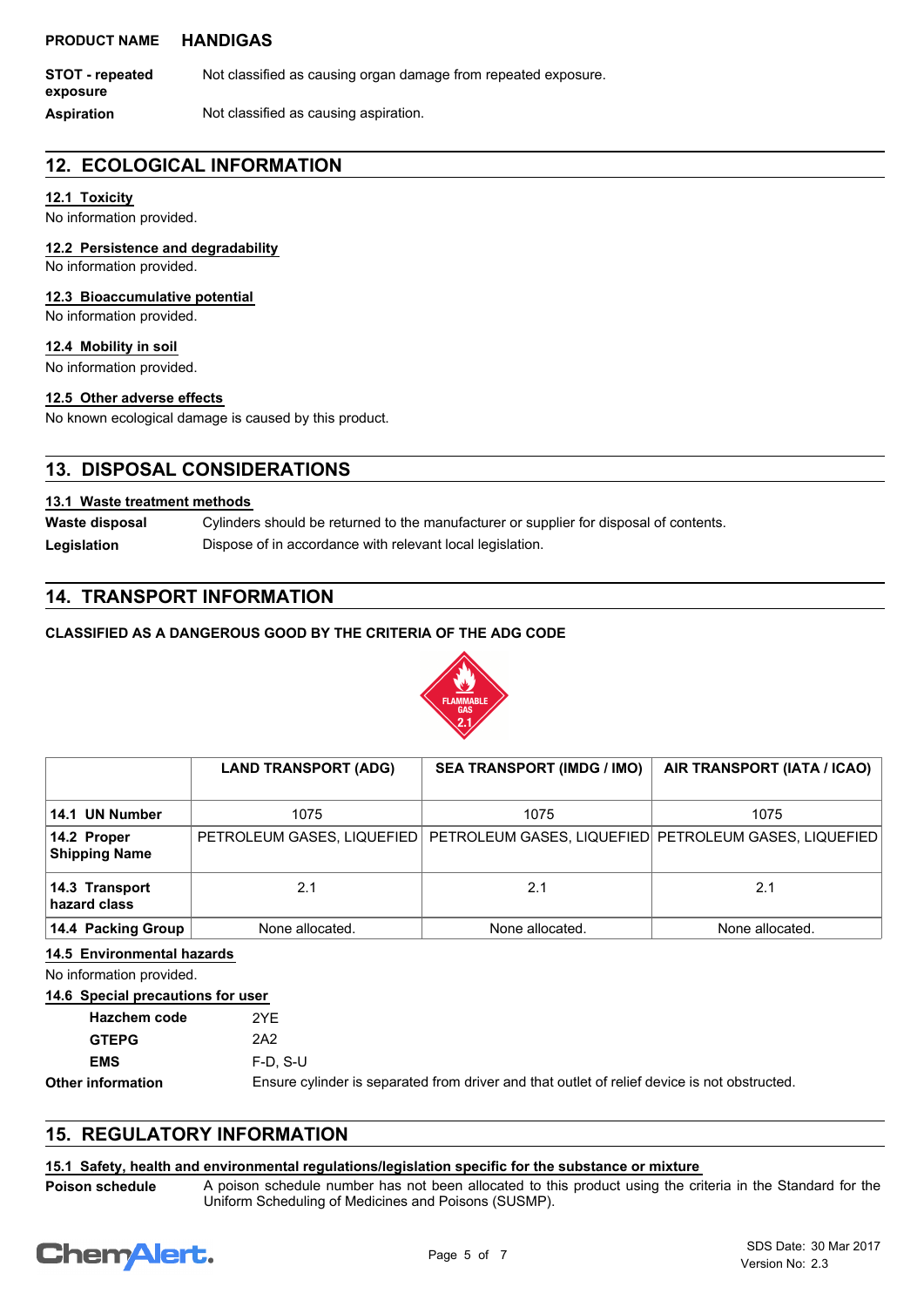| <b>Classifications</b> | Labelling of Chemicals.                                                                                                   | Safework Australia criteria is based on the Globally Harmonised System (GHS) of Classification and                                           |  |
|------------------------|---------------------------------------------------------------------------------------------------------------------------|----------------------------------------------------------------------------------------------------------------------------------------------|--|
|                        |                                                                                                                           | The classifications and phrases listed below are based on the Approved Criteria for Classifying Hazardous<br>Substances [NOHSC: 1008(2004)]. |  |
| <b>Hazard codes</b>    | F+                                                                                                                        | Extremely flammable                                                                                                                          |  |
| <b>Risk phrases</b>    | R <sub>12</sub>                                                                                                           | Extremely Flammable.                                                                                                                         |  |
| <b>Safety phrases</b>  | S <sub>16</sub>                                                                                                           | Keep away from sources of ignition - No smoking.                                                                                             |  |
| Inventory listing(s)   | <b>AUSTRALIA: AICS (Australian Inventory of Chemical Substances)</b><br>All components are listed on AICS, or are exempt. |                                                                                                                                              |  |

## **16. OTHER INFORMATION**

**Additional information**

The storage of significant quantities of gas cylinders must comply with AS4332 The storage and handling of gases in cylinders.

ASPHYXIANTS (1): When present in the atmospheres in high concentrations, asphyxiants reduce the oxygen concentration by displacement. Atmospheres deficient in oxygen do not provide adequate sensory warning of danger and most simple asphyxiants are odourless. Therefore it is not appropriate to recommend an exposure standard for each asphyxiant, but to maintain oxygen concentrations. However, some asphyxiants may be given an exposure standard due to the potential for narcotic effects at high concentrations or an explosion hazard.

ASPHYXIANTS (2): There is a significant hazard associated with workers entering poorly ventilated areas (e.g. tanks) where oxygen may be deficient. An air supplied breathing apparatus may be required if adequate ventilation is not ensured.

## PERSONAL PROTECTIVE EQUIPMENT GUIDELINES:

The recommendation for protective equipment contained within this report is provided as a guide only. Factors such as form of product, method of application, working environment, quantity used, product concentration and the availability of engineering controls should be considered before final selection of personal protective equipment is made.

#### HEALTH EFFECTS FROM EXPOSURE:

It should be noted that the effects from exposure to this product will depend on several factors including: form of product; frequency and duration of use; quantity used; effectiveness of control measures; protective equipment used and method of application. Given that it is impractical to prepare a report which would encompass all possible scenarios, it is anticipated that users will assess the risks and apply control methods where appropriate.